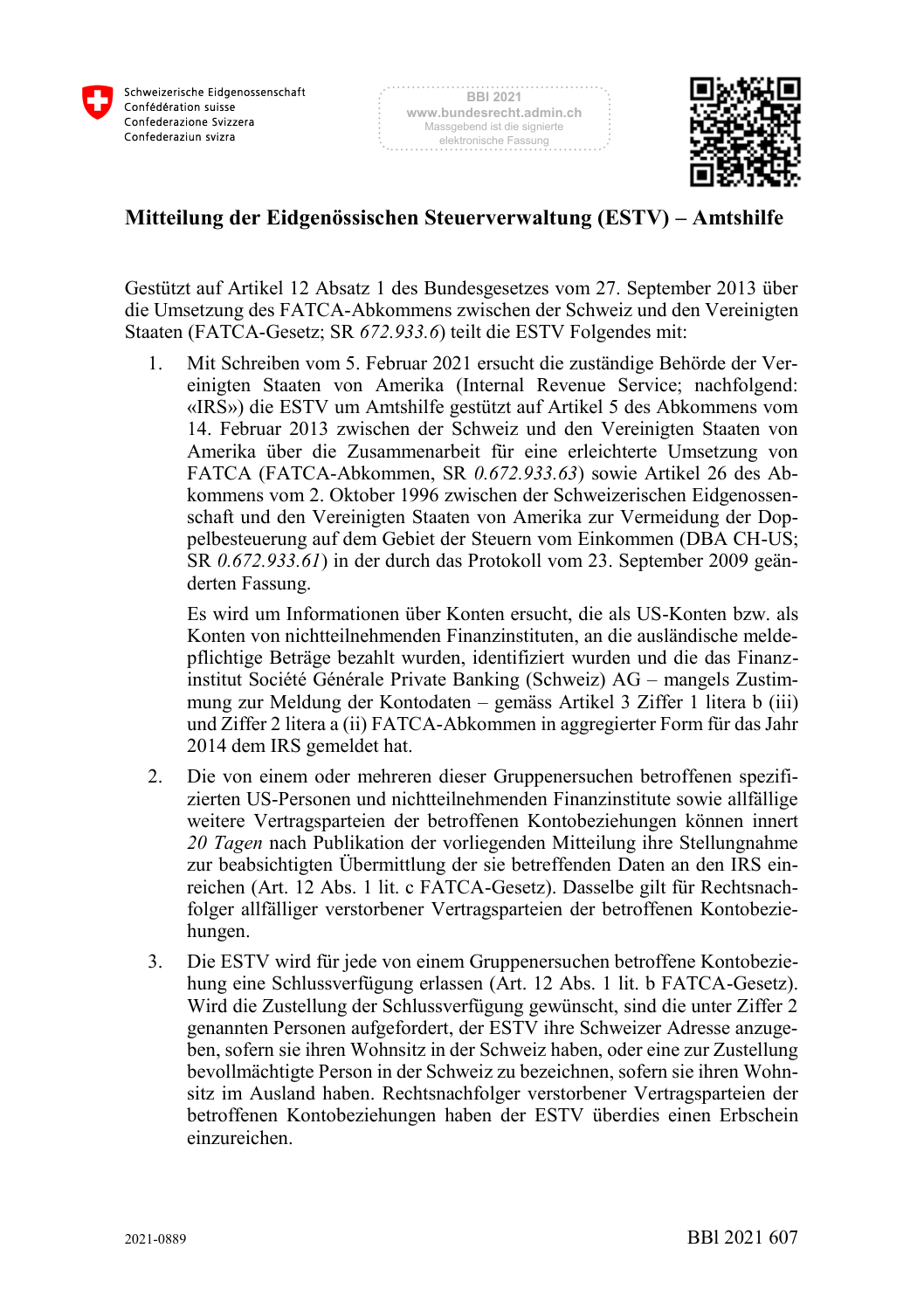Die Frist für die Mitteilung der genannten Informationen beträgt *20 Tage*; sie beginnt am Tag nach der Publikation der vorliegenden Mitteilung zu laufen.

Die Informationen sind der ESTV entweder per E-Mail an amtshilfe.usa@estv.admin.ch oder an folgende Adresse zu senden: Eidgenössische Steuerverwaltung ESTV, Eigerstrasse 65, CH-3003 Bern

- 4. Es besteht die Möglichkeit am vereinfachten Verfahren nach Artikel 16 des Bundesgesetzes vom 28. September 2012 über die internationale Amtshilfe in Steuersachen (StAhiG; SR *651.1*) teilzunehmen. Stimmt die beschwerdeberechtigte Person im Rahmen des vereinfachten Verfahrens der Übermittlung der Informationen an den IRS zu, teilt sie dies der ESTV schriftlich mit. Diese Zustimmung ist unwiderruflich. Die ESTV schliesst das Verfahren ab, indem sie die Informationen unter Hinweis auf die Zustimmung der beschwerdeberechtigten Person an den IRS übermittelt.
- 5. Stimmt eine beschwerdeberechtigte Person dem vereinfachten Verfahren nicht zu und hat sie der ESTV keine Schweizer Adresse bzw. keine zur Zustellung bevollmächtigte Person in der Schweiz mitgeteilt, notifiziert die ESTV die Schlussverfügung ohne Namensnennung durch Mitteilung im Bundesblatt und auf ihrer Internetseite (Art. 5 Ziff. 3 lit. b FATCA-Abkommen).
- 6. Die vorliegende Mitteilung erfolgt auch in französischer und italienischer Sprache, sowie in englischer Sprache gemäss Beilage.

23. März 2021 Eidgenössische Steuerverwaltung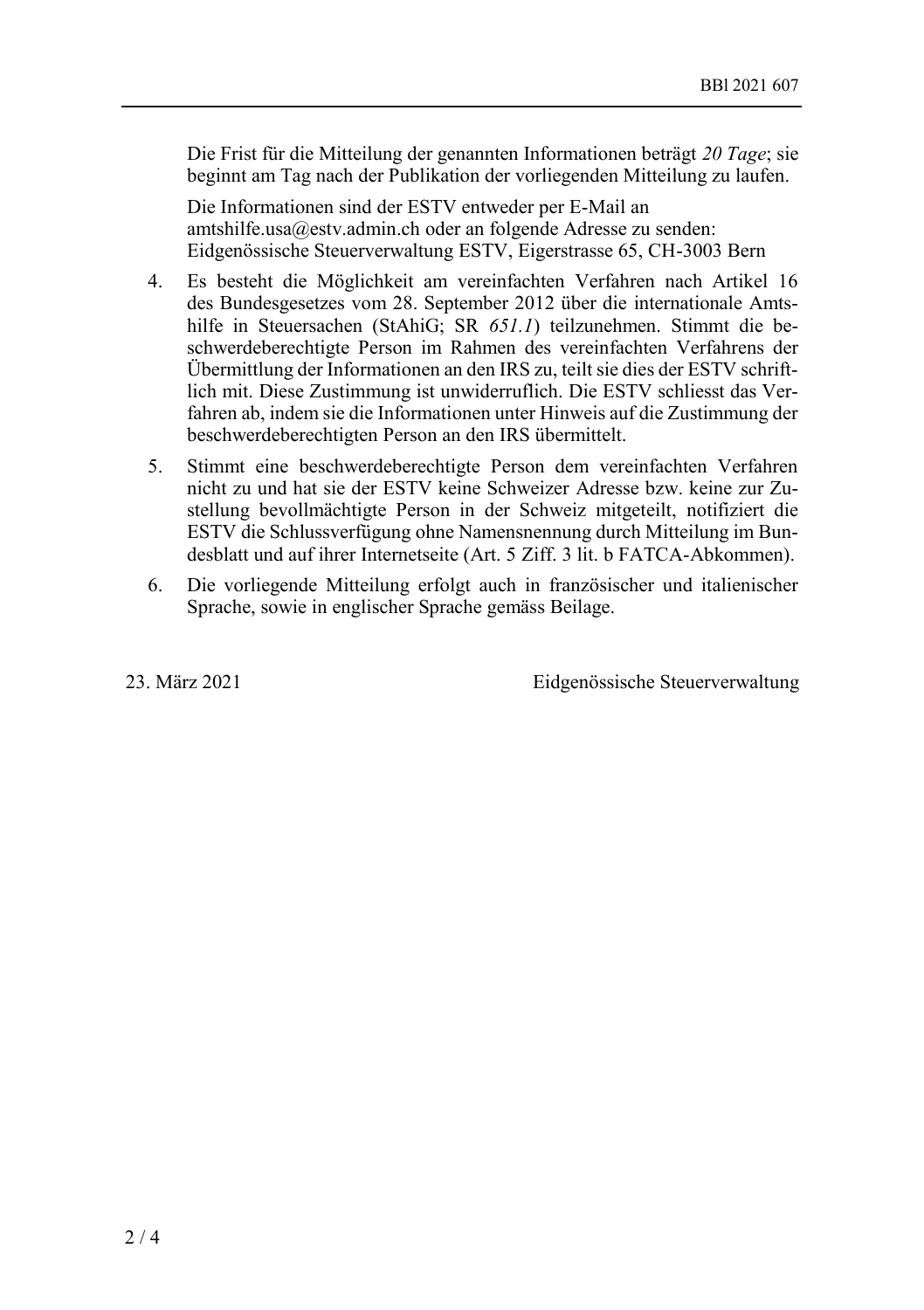## **Notification from the Swiss Federal Tax Administration (FTA) – Administrative assistance**

Based on Article 12 paragraph 1 of the Federal Act of 27 September 2013 on the Implementation of the FATCA Agreement between Switzerland and the United States (FATCA Act; SR *672.933.6*), the FTA makes the following announcement:

1. By letters dated 5 February 2021 the competent authority of the United States of America (Internal Revenue Service; hereinafter: «IRS») requests the FTA for administrative assistance based on Article 5 of the Agreement of 14 February 2013 between Switzerland and the United States of America for Cooperation to Facilitate the Implementation of FATCA (FATCA Agreement; SR *0.672.933.63*) and Article 26 of the Agreement of 2 October 1996 between the Swiss Confederation and the United States of America for the Avoidance of Double Taxation with Respect to Taxes on Income (DTA CH-US; SR *0.672.933.61*) as amended by the Protocol of 23 September 2009.

Information is requested concerning accounts that were identified as US accounts or as accounts of nonparticipating financial institutions to which foreign reportable amounts had been paid, which the financial institution Société Générale Private Banking (Switzerland) Ltd. – in the absence of a consent to the reporting of account information – has reported to the IRS in aggregated form for the year 2014 pursuant to Article 3 paragraph 1 letter b (iii) and paragraph 2 letter a (ii) of the FATCA Agreement.

- 2. The specified US persons and nonparticipating financial institutions concerned by one or more of these group requests as well as any other parties to the account relationships concerned may submit their opinion on the intended transmission of their data to the IRS within *20 days* after publication of this notification (Art. 12 para. 1 let. c FATCA Act). The same applies to the legal successors of any deceased contracting parties to the account relationships concerned.
- 3. The FTA will issue a final decree for each account relationship concerned by a group request (Art. 12 para. 1 lit. b FATCA Act). If the delivery of the final decree is requested, the persons mentioned in point 2 are required to provide the FTA with their Swiss address if they are domiciled in Switzerland, or to designate a person in Switzerland authorised to receive service if they are domiciled abroad. Legal successors of deceased contracting parties to the account relationships concerned must also submit a certificate of inheritance to the FTA.

The time limit for providing the above information is *20 days*, beginning on the day following the publication of this notification. The information should be sent to the FTA either by e-mail to amtshilfe.usa@estv.admin.ch or to the following address:

Swiss Federal Tax Administration FTA, Eigerstrasse 65, CH-3003 Bern